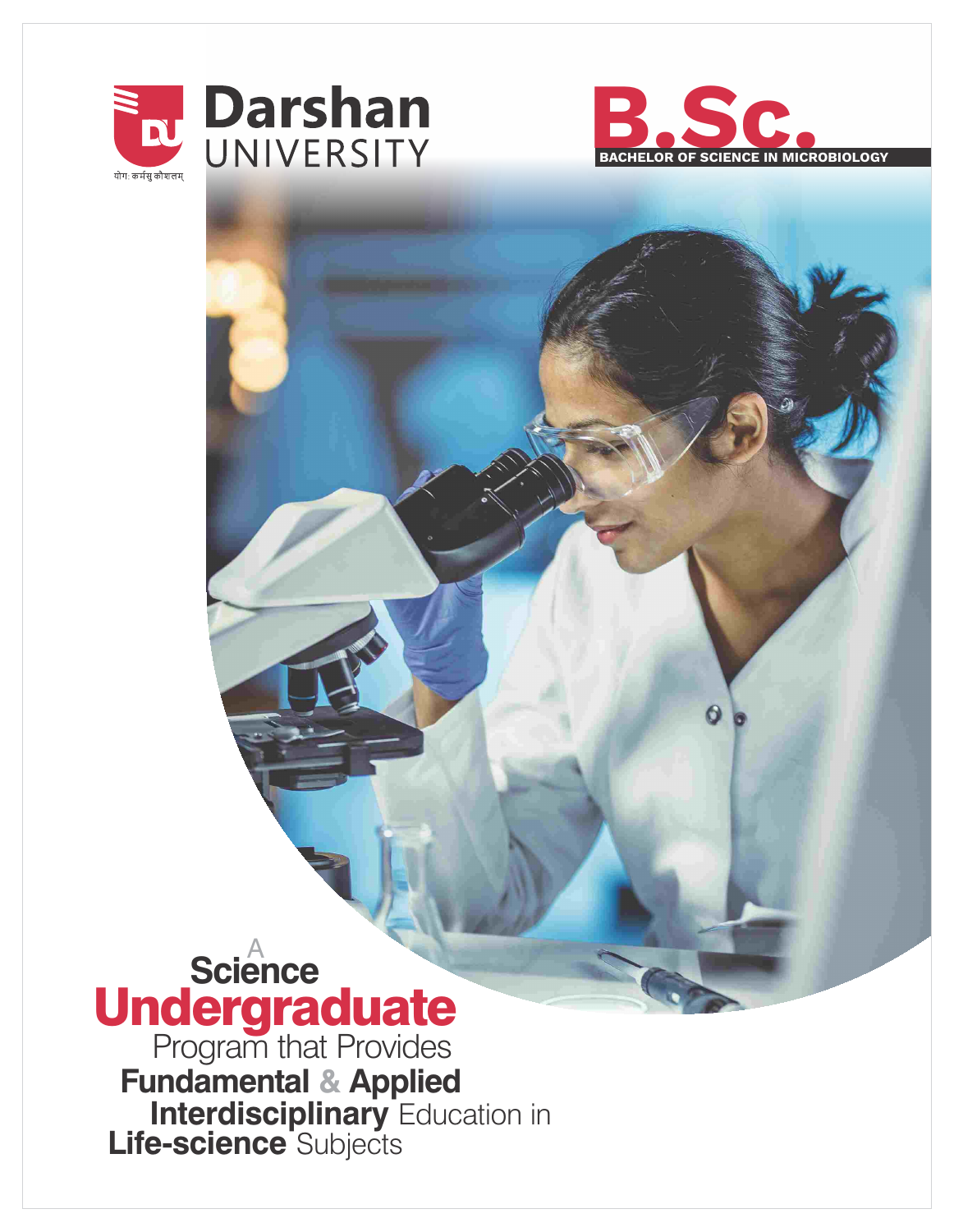

# **B.Sc. Microbiology**

## **Are you interested in the study of small things with a big impact?**

Microbiology is one of the emerging and applied branches of life science that directly impacts essential areas of human life & welfare. The program is a broad disciplinary field of biological science that involves the study of the function, structure, pathogenicity, and useful applications of existing microscopic organisms. This field of study overlaps other various degree areas of biological sciences such as biochemistry, molecular biology, genetics, immunology, etc. Microbiology can offer one of the most promising career opportunities in this 21<sup>st</sup> century.

*The program is best suited for the students who want to pursue a career in scientific experimental studies and analytical processes inside the laboratory of the Pharmaceutical Industry, Clinical Research, Agriculture, Dairy and Food Industry, Water Industry, Nanotechnology, Bioprocess Industry, etc. Microbiologists are always in high demand in countries like India, U.K., U.S., France, Australia, and Germany, which creates local to global opportunities in this sector.* 

# **B.Sc. Microbiology @ Darshan University**

- 曏
	- Highly qualified, well experienced, industry linked, dedicated faculties.
	- (G) Curriculum designed for outcome-based learning.
	- 驗 A strong theoretical foundation for crystal clear fundamentals.
	- HORO Exposure to cutting-edge technologies through field visits, seminars, and workshops.
	- 涨 Inter-disciplinary, management, and soft skill courses for holistic learning.
	- 惝 Industrial and research standard laboratories.
	- $R_{\phi}$ Hands-on experiments aligned with modern scientific principles.

# **Career Oppotunities**



Agriculture Departments

Academic Institutes

Oil & Natural Gas Industry

Space Microbiologist



Food & Cosmetics Industries



Agriculture Industries



Pharmaceutical Industries

Biotechnology Firms





Diagnostics & Healthcare



Fisheries Industries

Bio-Pharmaceuticals



Fermentation Industries



Startup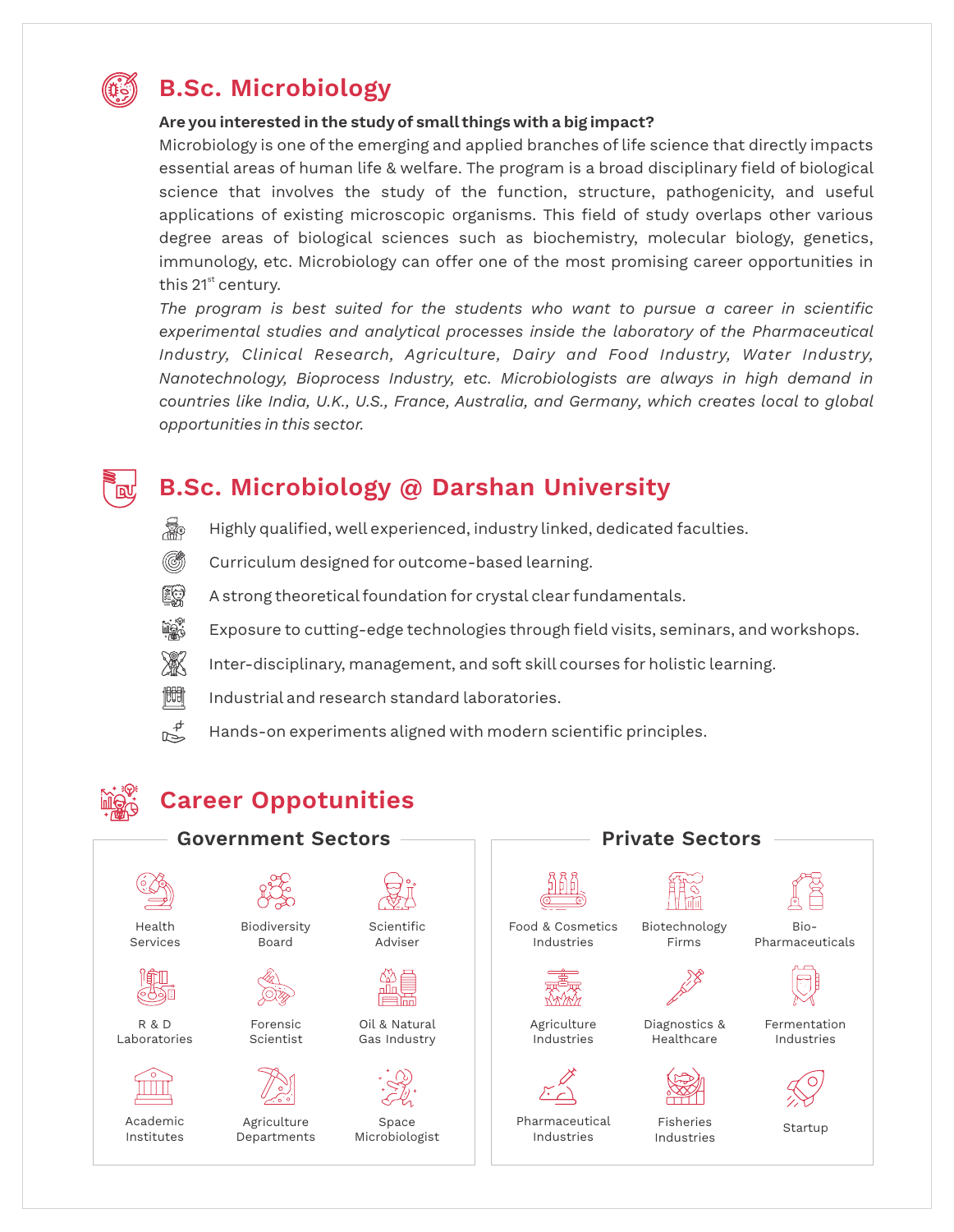# **Syllabus**

### • Fundamentals of Microbiology • Basics of Biochemistry • Discipline Specific Elective - 1 • Environment Science • Human Value & Personality Development • Core Course Practical - 1 • Elective Course Practical - 1 **Semester-1 Semester-2 Semester-3 Semester-4** • Microbial Diversity & Systematic • Microbial Growth and Control • Discipline Specific Elective - 2 • Scientific and Technical Communication Skill • Seminar / Poster Presentation • Core Course Practical - 2 • Elective Course Practical - 2 • Microbial Ecology & Environmental Microbiology • Microbial Physiology and Metabolism • Discipline Specific Elective - 3 • General Elective - 1 • Massive Open Online Course • Core Course Practical - 3  $\cdot$  Elective Course Practical - 3 • Bio- Analytical Techniques • Microbial Genetics and Molecular Biology  $\cdot$  Discipline Specific Elective - 4 • General Elective - 2 • Microbiology Professional Preparedness • Core Course Practical - 4 • Elective Course Practical - 4 **Semester-5 Semester-6** • Food and Dairy Microbiology • Genetic Engineering & Microbial Biotechnology • Immunology • Skill Enhancement Course - 1 • Project Part - 1 • Core Course Practical - 5 • Advances in Microbiology and Bioinformatics • Industrial Microbiology • Virology and Medical Microbiology • Skill Enhancement Course - 2 • Project Part - 2 • Core Course Practical - 6 **Elective Courses** • Biophysics and Instrumentation • Microbial Techniques and Instrumentation • Bio-computing and Biostatics • Cell Biology **ADD - ON Courses** • Food Fermentation Techniques • Agriculture Microbiology • Mycology & Phycology • Biosafety and Pharmaceutical Microbiology • Microbial Enzyme Technology • Microbial Quality Control in Food and Pharmaceutical Industries

- Microbial Products
- Microbial Analysis of Air, Water and Soil
- Interactions with Entrepreneurs in Microbial Biotechnology and Start-ups